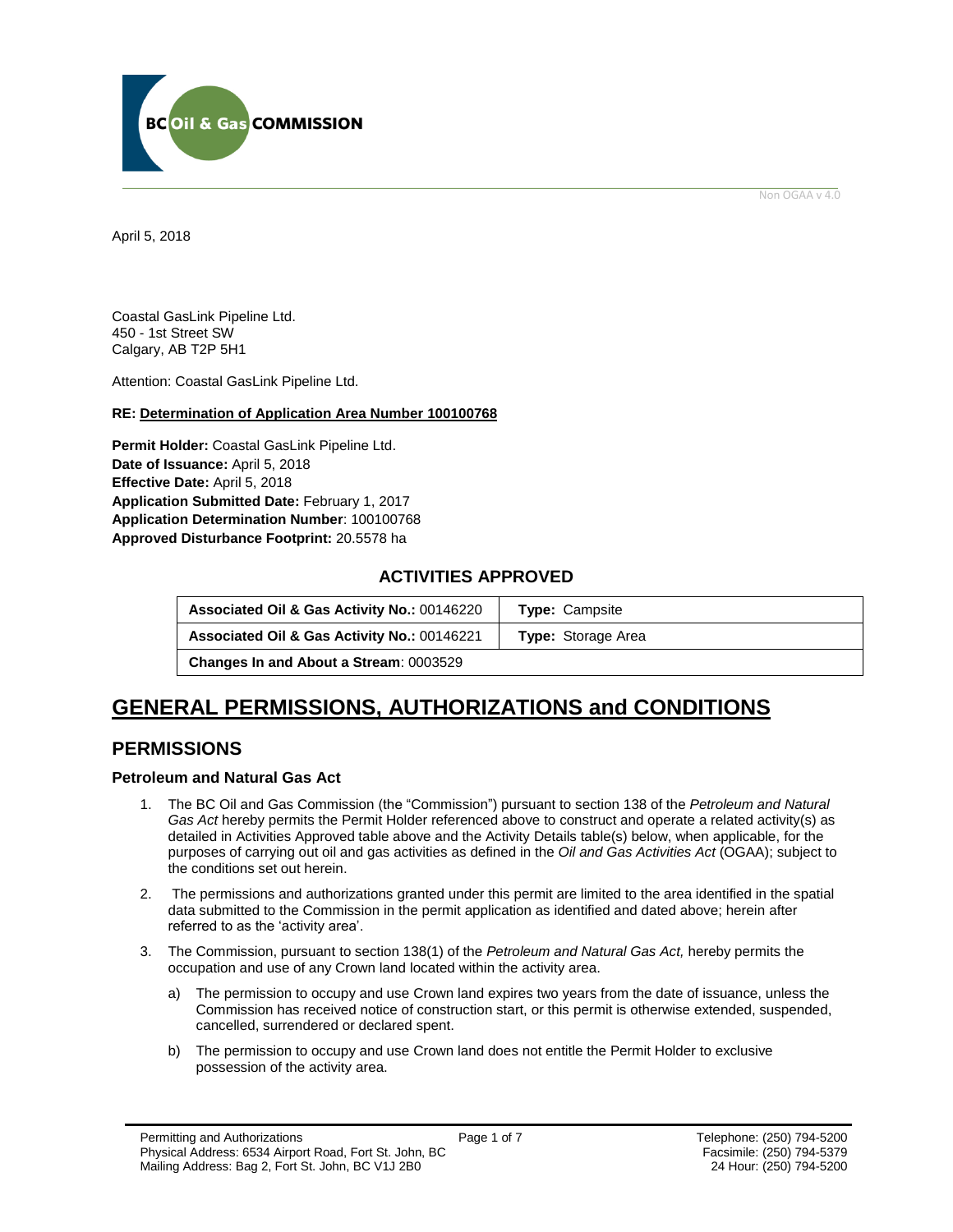c) The total disturbance within the activity area must not exceed the total approved disturbance footprint as referenced above.

## **AUTHORIZATIONS**

#### **Water Sustainability Act**

- 4. The Commission, pursuant to section 11 of the *Water Sustainability Act*[, authorizes](#page-0-0) the changes in and about a stream, as detailed in the Activities Approved table above, within the activity area for construction and maintenance activities, unless otherwise restricted by this [authorization](#page-0-0)
	- Instream works must be carried out in accordance with the methods and any mitigations, as specified in the application.

## **CONDITIONS**

#### **Notification**

- 5. A notice of construction start must be submitted, as per the relevant Commission process at the time of submission, at least 48 hours prior to the commencement of activities under this permit.
- 6. Within 60 days of the completion of construction activities under this permit, the Permit Holder must submit to the Commission a post-construction plan as a shapefile and PDF plan accurately identifying the location of the total area actually disturbed under this permit. The shapefile and plan must be submitted via eSubmission.
- 7. The permit holder must notify Lheidli T'enneh First Nation a minimum of five (5) days prior to commencement of construction activities.
- 8. The permit holder must notify Nak'azdli First Nation a minimum of five (5) days prior to commencement of construction activities.

#### **General**

- 9. The rights granted by this permit in relation to unoccupied Crown land are subject to all subsisting grants to or rights of any person made or acquired under the *Coal Act, Forest Act, Land Act, Mineral Tenure Act, Petroleum and Natural Gas Act, Range Act*, *Water Sustainability Act* or *Wildlife Act*, or any extension or renewal of the same.
- 10. The Permit Holder must not assign, sublicense or permit any person, other than its employees, contractors or representatives, to use or occupy any Crown land within the activity area without the Commission's written consent.
- 11. The Permit Holder must ensure that the activity area is maintained in a condition so as to minimize hazards, including but not limited to hazards associated with storage of materials and equipment.
- 12. The Permit Holder must ensure that the activity area is free of garbage, debris and unused equipment.

#### **Environmental**

- 13. Construction activities must not result in rutting, compaction or erosion of soils that cannot be reasonably rehabilitated to similar levels of soil productivity that existed on the activity area prior to the construction activities taking place.
- 14. Any temporary access must be constructed and maintained in a manner that provides for proper surface drainage, prevents pooling on the surface, and maintains slope integrity.
- 15. The Permit Holder must make reasonable efforts to prevent establishment of invasive plants on the activity area associated with the related activities set out in the Authorized Activities table above resulting from the carrying out of activities authorized under this permit.
- 16. Following completion of construction associated with the associated activities set out in the Authorized Activities table above, the Permit Holder must, as soon as practicable
	- a) decompact any soils compacted by the activity;
	- b) if natural surface drainage pattern was altered by the carrying out of the activity, the Permit Holder must restore, to the extent practicable, to the drainage pattern and its condition before the alteration; and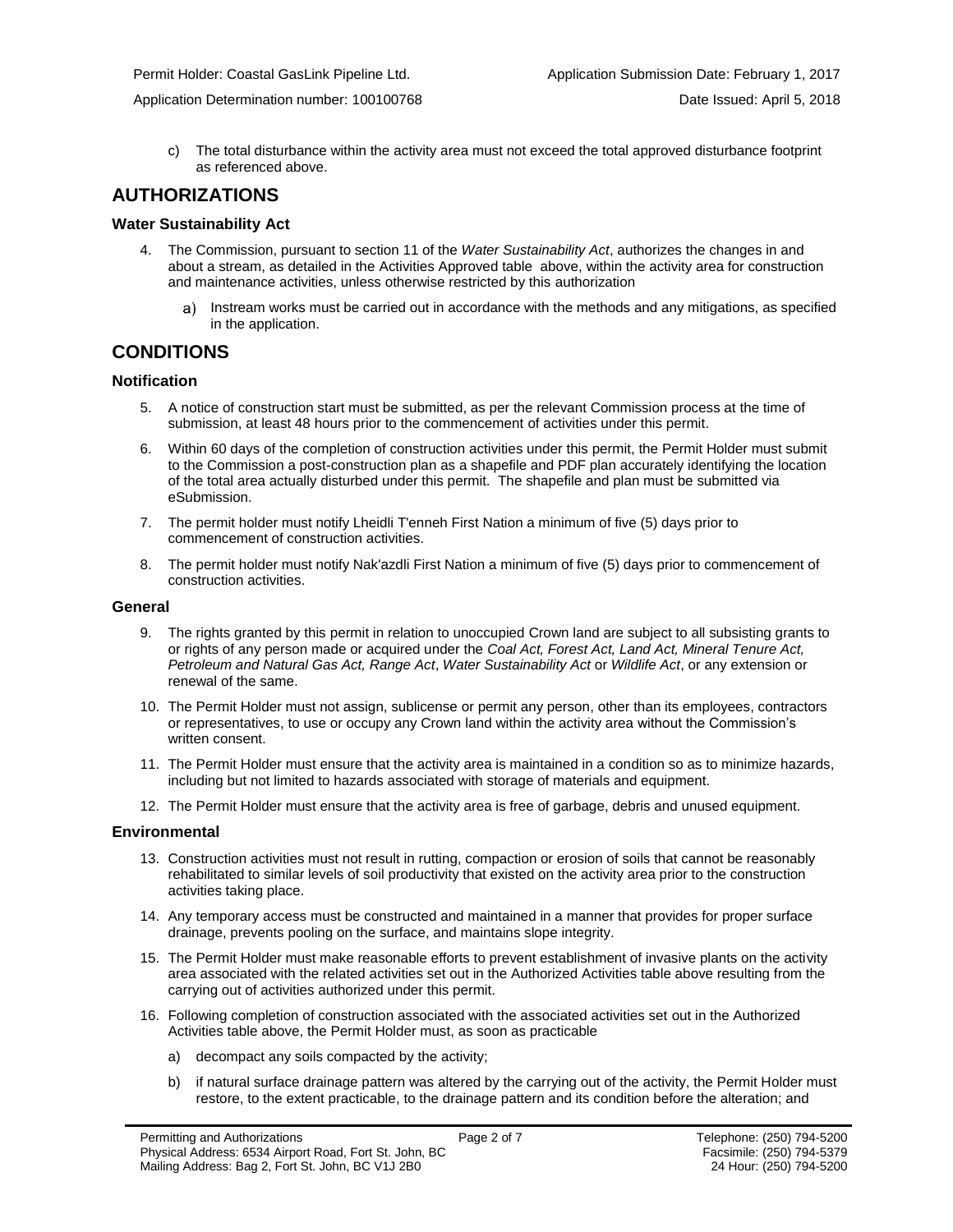- c) re-vegetate any exposed soil on the activity area including, where necessary, using seed or vegetative propagules of an ecologically suitable species that
	- promote the restoration of the wildlife habitat that existed on the area before the oil and gas activity was begun, and
	- (ii) stabilize the soil if it is highly susceptible to erosion.
- d) Following completion of construction activities authorized herein, any retrievable surface soils removed from the activity area must be redistributed so that the soil structure is restored, to the extent practicable, to its condition before the activity was begun.

#### **Clearing**

17. The Permit Holder is permitted to fell any trees located on Crown land within 1.5 tree lengths of the activity area that are considered to be a safety hazard according to *Workers Compensation Act* regulations and must be felled in order to eliminate the hazard. Trees or portions of these trees that can be accessed from the activity area without causing damage to standing timber may be harvested.

#### **Water Course Crossings and Works**

- 18. Stream, lake and wetland crossings must be constructed in accordance with the methods and any mitigations, as specified in the application.
- 19. In-stream activities within a fish bearing stream, lake or wetland must occur:
	- a) [during the applicable reduced risk work windows as specified in the](#page-0-0) Region 7 Omineca Reduced Risk Timing Windows for Fish and Wildlife; or
	- b) in accordance with alternative timing and associated mitigation recommended by a qualified professional and accepted b[y the C](#page-0-0)ommission; or
	- in accordance with an authorization or letter of advice from Fisheries and Oceans Canada that is provided to the Commission.
- 20. At any time, the Commission may suspend instream works [authorized](#page-0-0) under this permit. Suspensions on instream works will remain in place until such time as the Commission notifies Permit Holders that works may resume. Reasons for suspension of works may include, but are not limited to, drought conditions and increased environmental or public safety risks.
- 21. Mechanical stream crossings must be constructed, maintained and deactivated according to the following requirements, as applicable:
	- Only bridges, culverts, ice bridges or snow fills may be constructed at stream crossings;
	- The Permit Holder must ensure that permanent bridges are designed and fabricated in compliance with
		- i. the Canadian Standards Association Canadian Bridge Design Code, CAN/CSA-S6; and
		- ii. soil property standards, as they apply to bridge piers and abutments; set out in the Canadian Foundation of Engineering Manual.
	- Except with leave of the Commission, the Permit Holder must ensure that:
		- i. any culverts used are designed and fabricated in compliance with the applicable:
			- (a) Canadian Standards Association CSA G401,Corrugated Steel Pipe Products; or
			- (b) Canadian Standards Association Standard CSA B1800, Section B182.2, Plastic Non-pressure Pipe Compendium, or
		- ii. Any pipe installed in lieu of a culvert is of at least equivalent standard and strength as any culvert as specified above.
	- Except with leave of the Commission, the Permit Holder must ensure that bridges and culverts meet the criteria set out in (i), (ii), or (iii) below:
		- i. The bridge or culvert is designed to pass the highest peak flow of the stream that can reasonably be expected within the return periods set out in column 2 the table below for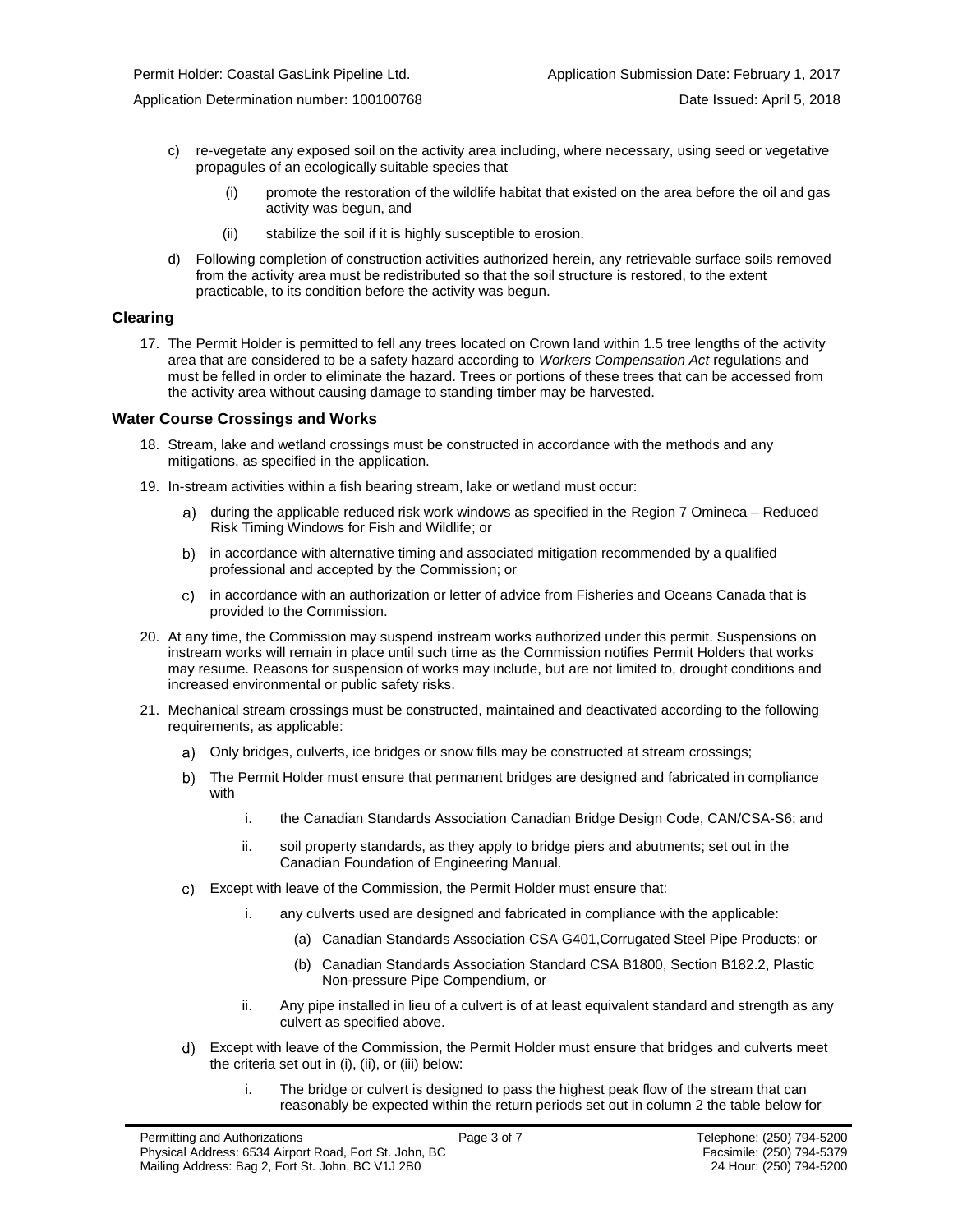the period the Permit Holder anticipates the structure will remain on site, as set out in column 1in the table below:

| Column 1                                                                                       | Column <sub>2</sub> |
|------------------------------------------------------------------------------------------------|---------------------|
| Anticipated period crossing structure will remain on site                                      | Peak flow period    |
| Bridge or culvert, 3 years or less                                                             | 10 years            |
| Bridge other than a bridge within a community watershed, more than 3<br>years but less than 15 | 50 years            |
| Bridge within a community watershed, more than 3 years                                         | 100 years           |
| Bridge, 15 years or more                                                                       | 100 years           |
| Culvert, more than 3 years                                                                     | 100 years           |

- ii. The bridge, or any component of the bridge:
	- (a) is designed to pass expected flows during the period the bridge is anticipated to remain on the site;
	- (b) is constructed, installed and used only in a period of low flow; and
	- (c) is removed before any period of high flow begins.
- iii. The culvert:
	- (a) is a temporary installation, and the Permit Holder does not expect to subsequently install a replacement culvert at that location;
	- (b) is not installed in a stream, when the stream contains fish;
	- (c) is sufficient to pass flows that occur during the period the culvert remains on the site;
	- (d) is installed during a period of low flow; and
	- (e) is removed before any period of high flow begins.
- e) Ice bridges on fish bearing streams may only be constructed where sufficient water depth and stream flows prevent the bridge structure from coming in contact with the stream bottom;
- $f$ Water applied to construct an ice bridge on a water body must be sourced in accordance with the *Water Sustainability Act* unless
	- i. the water body is a stream with a stream channel width of at least 5 metres and is not designated as a sensitive stream under the *Fish Protection Act*, or has a riparian class of W1, W3, or L1,
	- ii. the water is sourced from the same water body proximal to the location on which the ice bridge is constructed,
	- iii. the water body is not within the boundaries of a public park,
	- iv. pump intakes do not disturb beds of streams or wetlands and are screened with a maximum mesh size and approach velocity in accordance with the Fisheries and Oceans Canada Freshwater Intake End-of-Pipe Fish Screen Guideline, and
		- (a) where the water body is a stream, the flow of water in the stream at the time and location of pumping exceeds 60 litres per second and the instantaneous pumping rate does not exceed 1% of the water flowing in the water body at the time and location the pumping occurs, or
		- (b) where the water body is a lake or pond, the cumulative volume of water withdrawn does not exceed 10 cm of lake or pond depth, calculated as the product of lake or pond surface area x 10 cm;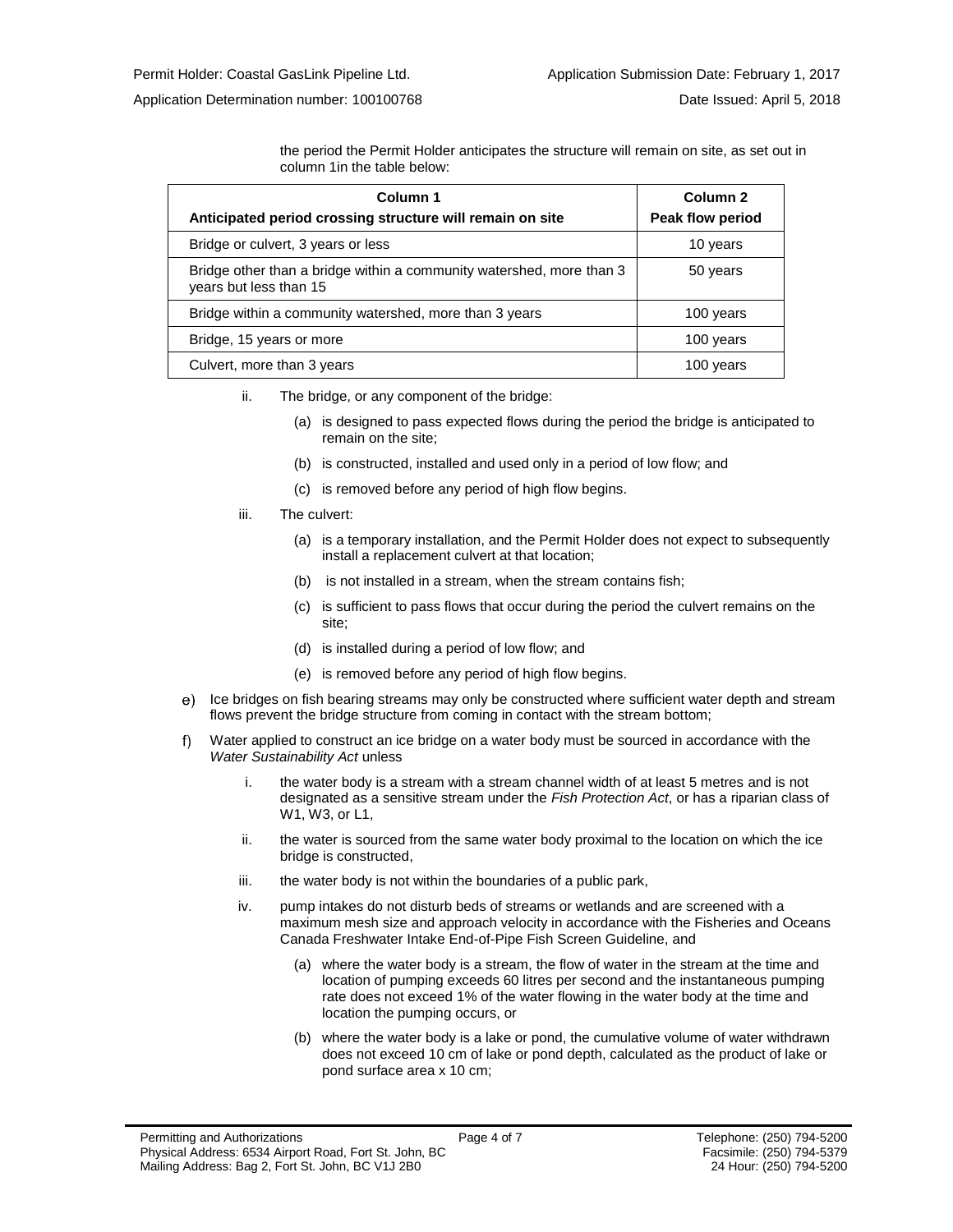- Records of water withdrawal and corresponding streamflow measurements are maintained by the Permit Holder and provided to the Commission upon request;
- h) Snow fills must consist of clean snow and may only be located on streams that are dry or frozen to the bottom during the period of construction, maintenance and use. Where periodic thaws are anticipated, culverts must be installed to allow meltwater to pass through. Snow fill and any installed culverts must be removed prior to spring snow melt;
- $i$ ) Bridge or culvert abutments, footings and scour protection must be located outside the natural stream channel and must not constrict the channel width;
- Equipment used for activities under this approval must not be situated in a stream channel unless it is j) dry or frozen to the bottom at the time of the activity.
- 22. Following initial construction, stream, lake and wetlands crossings are authorized for necessary pipeline maintenance activities on the activity area except for:
	- a) works within the boundary of a provincial park;
	- b) stream bank or stream bed revetment works in a stream classified as S1, S2, S3, S4 or S5;
	- c) pipe replacement within the stream channel where the original application specified a trenchless crossing method and the planned works involve a trenched crossing method;
	- d) permanent alteration of a stream bank;
	- e) works within a Temperature Sensitive Stream established by order under s. 27 of the Environmental Protection and Management Regulation; or
	- f) works within a Fisheries Sensitive Watershed established by order under s. 28 of the Environmental Protection and Management Regulation.
- 23. The Permit Holder must ensure any instream works related to pipeline maintenance are planned and overseen by a qualified professional. This individual must assess and determine whether planned works pose a risk to any of the features listed below, and is responsible for developing and implementing mitigation measures to reduce any potential impacts on these features, as required:
	- Fish or important fisheries habitat;
	- Species identified as special concern, threatened, or endangered under the federal *Species at Risk Act*; or
	- Species identified by Order as a species at risk under the *Forest and Range Practices Act* or the *Oil and Gas Activities Act.*

This assessment must be provided to the Commission upon request.

- 24. Wetland crossings must be constructed, maintained and removed in accordance with the following:
	- a) Organic cover within and adjacent to the wetland must be retained;
	- b) Minimize erosion or release of sediment within the wetland;
	- c) Any padding materials must be placed on the wetland surface only and must not be used for infilling;
	- d) Any padding materials must be removed as soon as practicable following construction, considering weather and ground conditions; and
	- e) The wetland, including banks and bed, must be restored, to the extent practicable, to the condition that existed before the crossing was initiated.
- 25. Open cut crossings and works within streams, lakes or wetlands must be planned and conducted in accordance with the following requirements:
	- a) An open cut of a stream classified as S1, S2, S3 or S4 must not occur, unless the stream is frozen to its bed or is completely dry with no evidence of subsurface flow;
	- b) Where the streambed or substrate consists of rocks, pebbles or coarse gravel overlaying finer material, this material must be removed and stockpiled separately above the high water mark of the stream for replacement during restoration;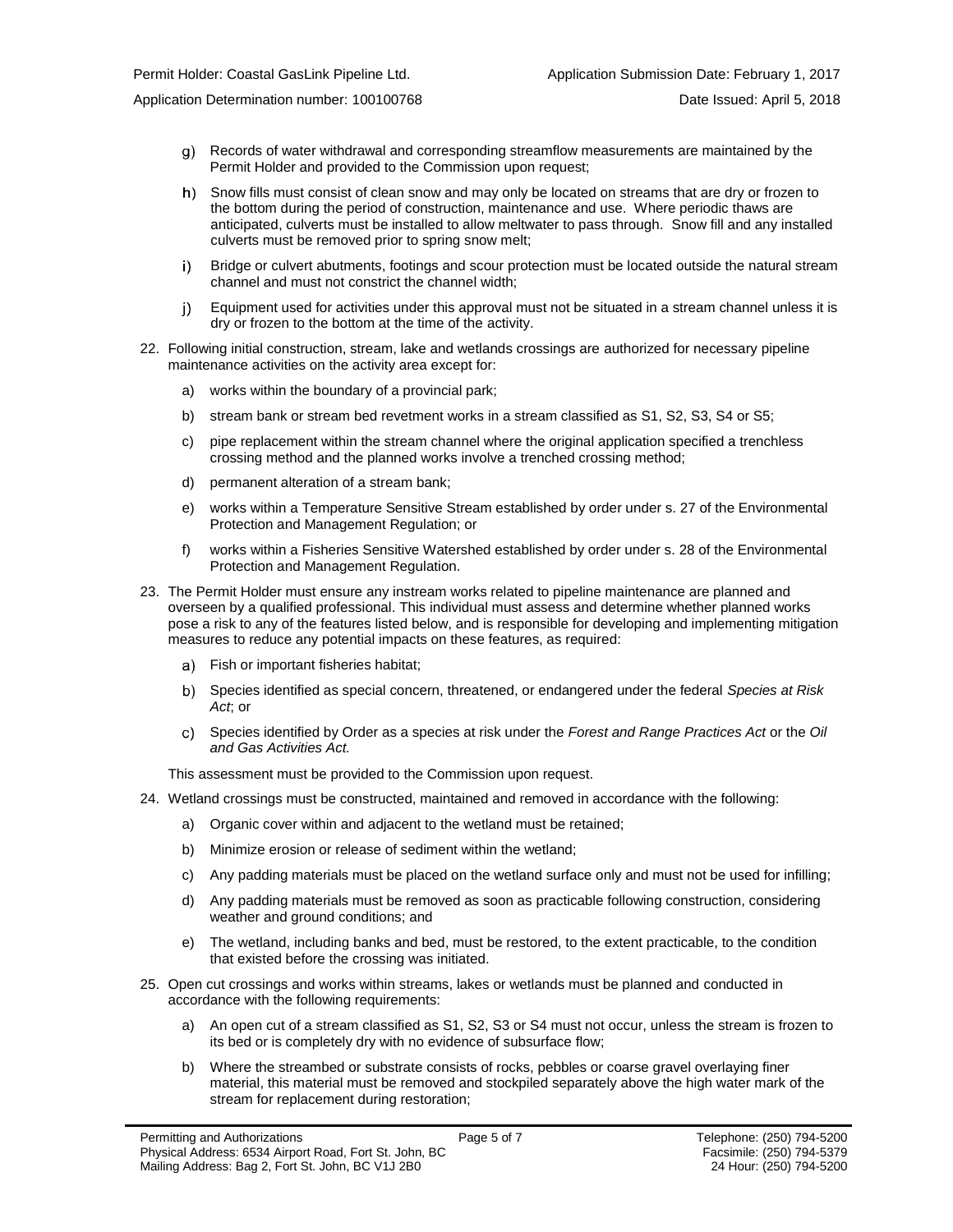- 
- c) Materials referred to in (b) above must be excavated and stockpiled in a manner that minimizes sediment dispersal within the stream, lake or wetland and must be replaced in a manner that minimizes disturbance to the stream, lake or wetland following pipeline installation;
- d) Unless otherwise authorized by Fisheries and Oceans Canada, spawning gravels must not be disturbed when redds that contain eggs or alevins are present. The authorization must be provided to the Commission;
- e) Channels, banks and beds of wetlands, including any disturbed stable natural material, must be restored, to the extent practicable, to the structure and conditions that existed before the crossing construction was initiated;
- f) Excavated materials must be contained using appropriate techniques, so that that sediment-laden water and spoil do not re-enter the stream lake or wetland;
- g) Any sediment-laden trench water must be pumped onto stable surfaces in a manner that does not cause erosion of soils or release of suspended sediments to watercourses.
- h) Where feasible, aquatic vegetation and organic debris removed from the construction area must be salvaged and returned following trench backfilling; and channels, banks and beds of streams, including any disturbed stable natural material must be restored, to the extent practicable, to the structure and conditions that existed before the crossing construction was initiated.
- 26. Flow isolation crossings and works must be planned and conducted in accordance with the condition above regarding open cut crossings, and the following additional requirements:
	- a) Construction of the crossing or works, including the location and operation of any equipment, must be isolated from water flowing in the stream;
	- Welding, coating, weighting and, where applicable testing, of the pipe must be completed prior to commencement of trenching within fish-bearing water bodies;
	- Water from flumes, pump-arounds, diversions, or other methods must be released to downstream areas in an manner that avoids erosion or sediment release;
	- Pump intakes must not disturb beds of fish bearing streams, lakes or wetlands except as necessary to ensure safe installation and operation of equipment, and must be screened with maximum mesh sizes and approach velocities in accordance with the Fisheries and Oceans Canada Freshwater Intake End-of-Pipe Fish Screen Guideline;
	- Water flows downstream of in-stream construction sites must be maintained at volume and discharge consistent with upstream flows; and
	- Ditch plugs must be maintained at or near the banks of the crossing and left in place until the crossing has been initiated.
- 27. The permit holder must not conduct any activities within the riparian management area of any watercourse, wetland or lake except to facilitate a crossing.
- 28. Construction or maintenance activities within a fish bearing stream or wetland must occur during the applicable reduced risk work window as specified in the "Region 7 Omineca – Reduced Risk Timing Windows for Fish and Wildlife".

#### **Archaeology**

- 29. An AIA report must be submitted to the Commission as soon as practicable.
- 30. If artifacts, features, materials or things protected under section 13(2) of the Heritage Conservation Act are identified the permit holder must, unless the permit holder holds a permit under section 12 of the Heritage Conservation Act issued by the Commission in respect of that artifact, feature, material or thing:
	- a) immediately cease all work in the vicinity of the artifacts, features, materials or things;
	- b) immediately notify the Commission and the Archaeology Branch of the Ministry of Forests, Lands and Natural Resource Operations
	- refrain from resuming work in the vicinity of the artifacts, features, materials or things except in accordance with an appropriate mitigation plan that has been prepared in accordance with the